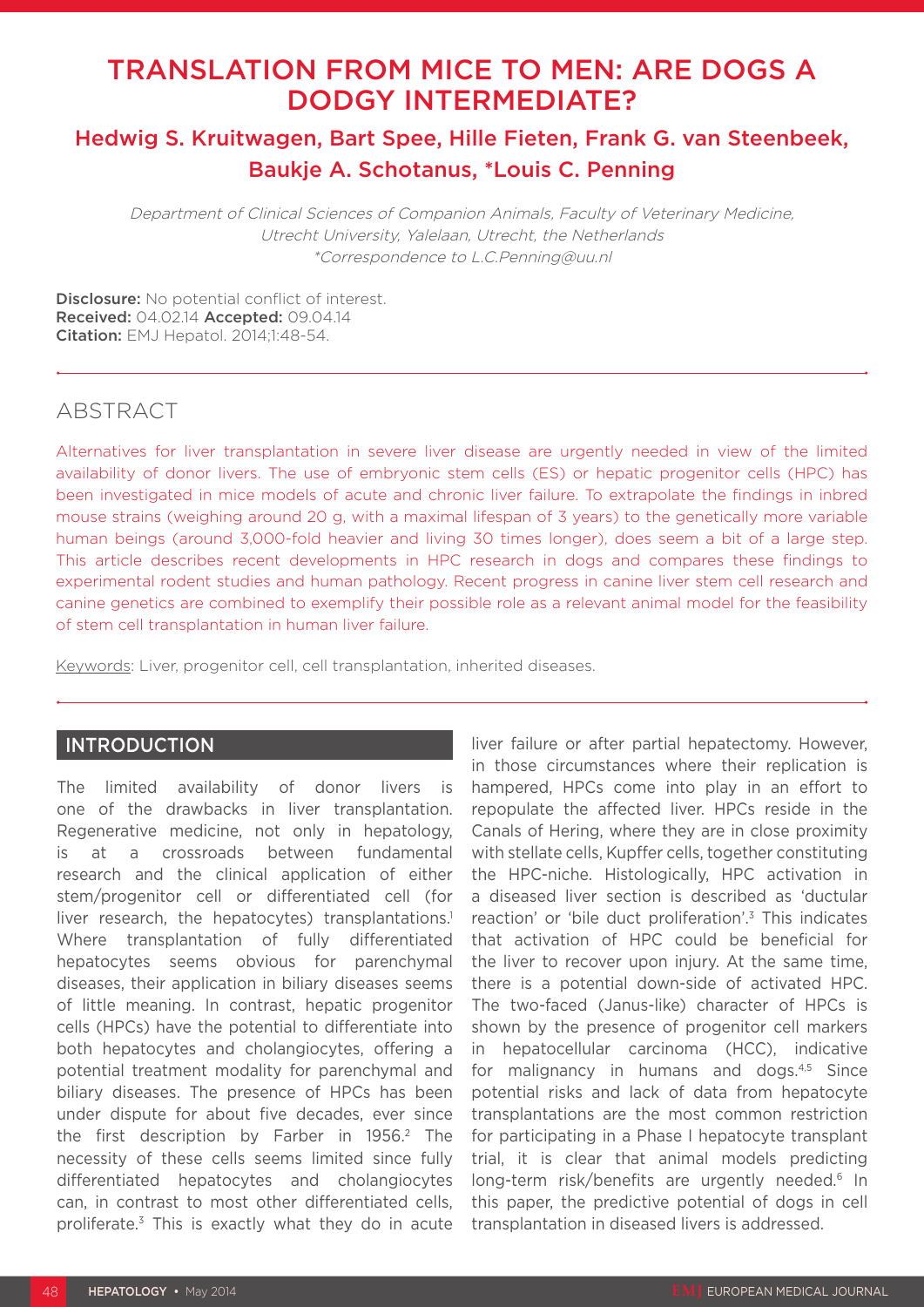#### Requirements for Animal Models

Important requirements for a good animal model in liver cell transplantation studies include: firstly, phenotypic resemblance with the human clinical situation, and secondly, good experimental controllability. The phenotypic resemblance is evaluated below with emphasis on HPCs and their activation differences in liver diseases in both men and dogs. The controllable, and thus reproducible, experimental set-up is described in view of the specific population structure in different dog breeds.

### THE HPCS

HPCs are present as quiescent cells in healthy adult liver tissue in small numbers in the Canals of Hering, the smallest ramifications of the intrahepatic biliary tree. Located close to the portal area they are at the interface between hepatocytes and cholangiocytes.7 Although simply stated as HPCs, their cellular origin remains an area of debate, let alone the question of whether one or more HPC pools do exist. A number of studies state a possible biliary origin of HPCs, whereas other studies in humans describe extrahepatic peribiliary glands as the prime location for HPCs, and the haematopoietic origin of HPCs is also suggested several times.<sup>8-17</sup> For this review, we focus on the HPC-niche within the Canals of Hering, as described in numerous mammals.<sup>3,18-21</sup>

HPCs can be histologically characterised by a combination of their specific morphology upon activation (the so-called ductular reaction) and by non-cell specific marker expression.7 The classical HPC-markers, including the cytokeratins keratin-7 (K7) and keratin-19 (K19), are expressed on cholangiocytes too, which underpins the necessity to combine marker expression with histology. The same non-HPC specificity holds true for other stem cell markers including CD133 (PROM1) and EpCAM, which are for instance expressed on other stem cells.22 In view of the versatile character of HPCs it is no surprise that mesenchymal markers such as CD29 (integrin β1) and CD44 (hyaluronic acid receptor and co-receptor for hepatocyte growth factor) are expressed on HPCs. For an extended list including other species see Kruitwagen et al.<sup>23</sup> For only a subset of markers, for instance ABCG2, CD44, CD133, K7, and K19, the expression is measured in all three species.20,24-26

#### HPC Activation in Liver Diseases

Just a few publications describe the HPCs and the HPC-niche in dogs, and make a comparison with either mice and/or humans.<sup>27,28</sup> This comparison is mainly based on immunohistochemical analyses. In contrast to humans, in mice and dogs the availability of healthy liver samples allows for a diseased-healthy comparison. It must be taken into account that the aetiology of human liver diseases is often different from the experimental mouse models. Virus-induced hepatitis is difficult to induce experimentally, but, as outlined below, hepatic copper toxicosis can be observed in all three species. The location and characteristics of quiescent canine HPCs and portal myofibroblasts were characterised in healthy livers. HPCs were located in the space of Disse, as previously described for other species.<sup>29</sup> A descriptive immunohistochemical study evaluated the inflammatory infiltrate and fibrosis in samples of canine chronic hepatitis. A positive correlation was found between the stage of fibrosis and the number of myofibroblasts (alpha-SMA positivity) and bile duct proliferation.30

Another study reported a positive correlation between tenascin-C expression, a specific component of the extracellular matrix (ECM), and stage of fibrosis, degree of inflammation, and the number of K7 positive cells in canine chronic hepatitis.31 These findings extend the knowledge derived from murine and human samples to the canine HPC-niche and its activation during severe liver disease. For more direct human-dog comparisons, the relation between HPCs, stellate cells, fibrosis, and disease severity in healthy and diseased livers, was described in liver samples from both species. In liver disease with fibrosis, HPC activation was most pronounced and activated stellate cells were in close proximity to the ductular reaction. $32,33$  Suggestive for having a crucial role of ECM, the component laminin co-localised with activated stellate cells and HPCs and macrophages clustered at the site of injury, more specifically periportally in acute hepatitis and in the fibrotic septa in chronic hepatitis [unpublished data].

#### HPCs in Regenerative Medicine

Having established, as summarised from marker expression in Table 1, that HPC-activation in rodents, dogs, and men is highly similar, both at the histological and at the molecular level, the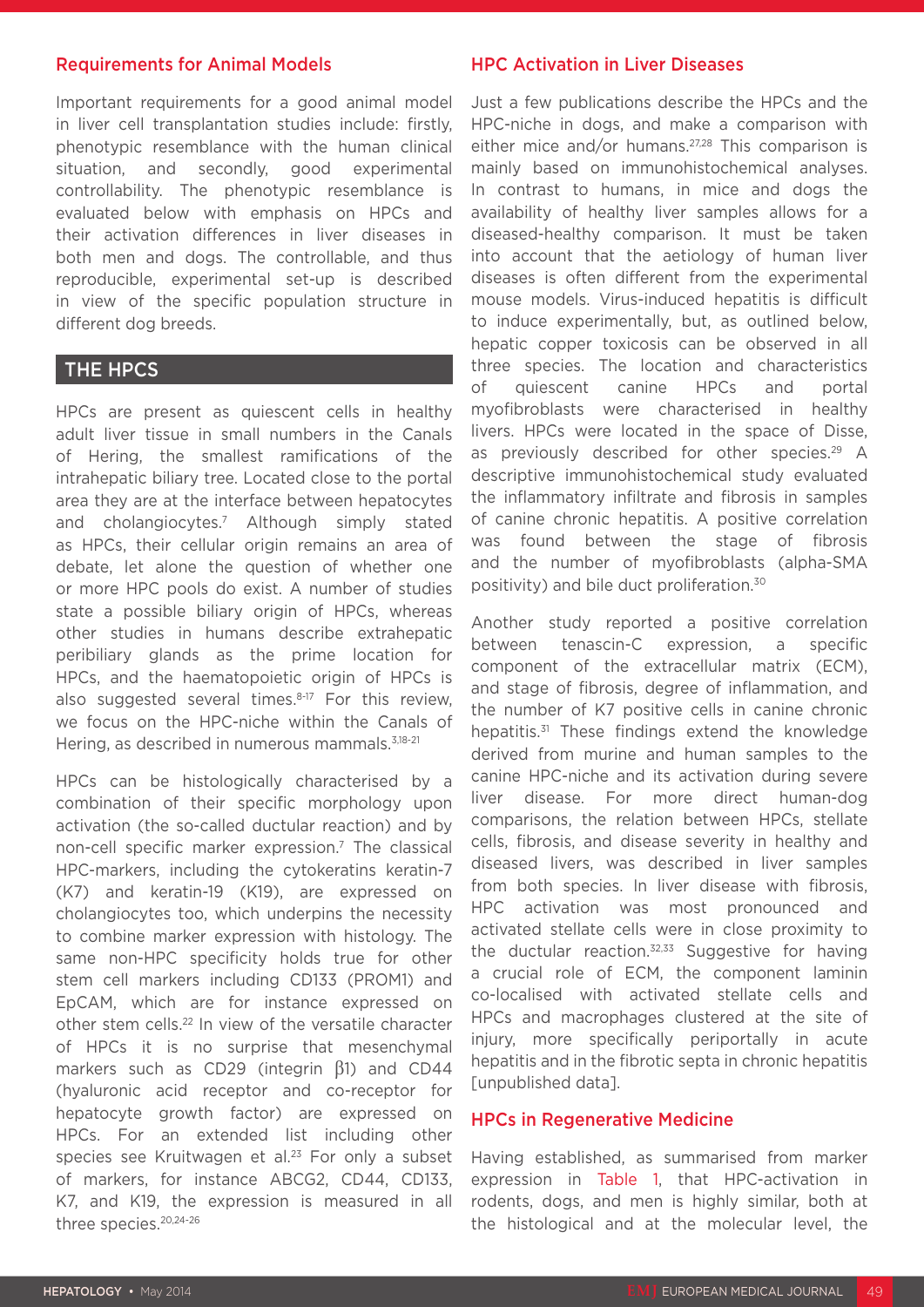#### Table 1: Markers used to investigate mouse, dog or human hepatic progenitor cells. Due to space limitations, reference to all original papers has not been possible, therefore occasionally only reviews are referred to.

| Marker         | Mouse             | Dog        | Human                                 |
|----------------|-------------------|------------|---------------------------------------|
| A6             | 82, 83            |            |                                       |
| ABCG2/BCRP1    | 84                | 20         | 20, 34                                |
| AFP            |                   | 88         | 34, 89, 90, 91                        |
| Albumin        | 85                |            | 90, 91, 92                            |
| <b>DLK</b>     | 86                |            |                                       |
| c-Kit          |                   |            | 34, 91                                |
| CD 24          | 83                |            |                                       |
| CD29           |                   | 88         | 89                                    |
| CD44           | 36                | 88         | 34, 90, 91                            |
| CD73           |                   |            | 89                                    |
| CD90           |                   |            | 89                                    |
| CD133          | 36, 85, 86, 87    | 88         | 34                                    |
| CLDN3          |                   |            | 90                                    |
| Chromogarnin-A |                   |            | 90, 93                                |
| EpCAM          | 83, 85, 86        |            | 94, 95                                |
| FN14/TWEAK-R   | 86                | 88         |                                       |
| HNF4-alpha     |                   | 88         |                                       |
| ICAM1          |                   |            | 90                                    |
| Keratin-7      | 9,85              | 28, 20, 88 | 20, 28, 34, 35,<br>38, 94, 95, 96     |
| Keratin-8      |                   |            | 90, 95                                |
| Keratin-18     |                   |            | 90, 95                                |
| Keratin-19     | 79, 10, 85, 86    | 28,88      | 28, 34, 35, 38, 91,<br>92, 94, 95, 96 |
| Lgr5           | 36                |            |                                       |
| <b>NCAM</b>    |                   |            | 34, 90, 94                            |
| <b>OPN</b>     | 10                | 88         |                                       |
| OV6            |                   |            | 94, 95                                |
| Sca1           | 86                |            |                                       |
| Sox9           | 9, 10, 36, 86, 87 | 88         |                                       |
| Vimentin       |                   |            | 89                                    |

For an extended list with more markers and more mammals including rats and cats see Kruitwagen et al.,<sup>97</sup> from which this table is adapted.

question arises of how to implement these findings into a canine model of HPC transplantation for the benefit of human clinical practice.

#### **Autologous versus allogenic and ex vivo culture versus in vivo stimulation**

In my opinion, technically it is possible to harvest autologous HPCs, expand them in culture

and differentiate them into hepatocytes for transplantation purposes. This process is most likely too time-consuming for acute liver failure. In the case of inherited metabolic disease, gene correction could be applied before transplantation. Healthy dog livers contain a 'side population' enriched in progenitor cells, and canine HPCs can be cultured *in vitro* upon isolation from healthy liver tissue.<sup>34,35</sup>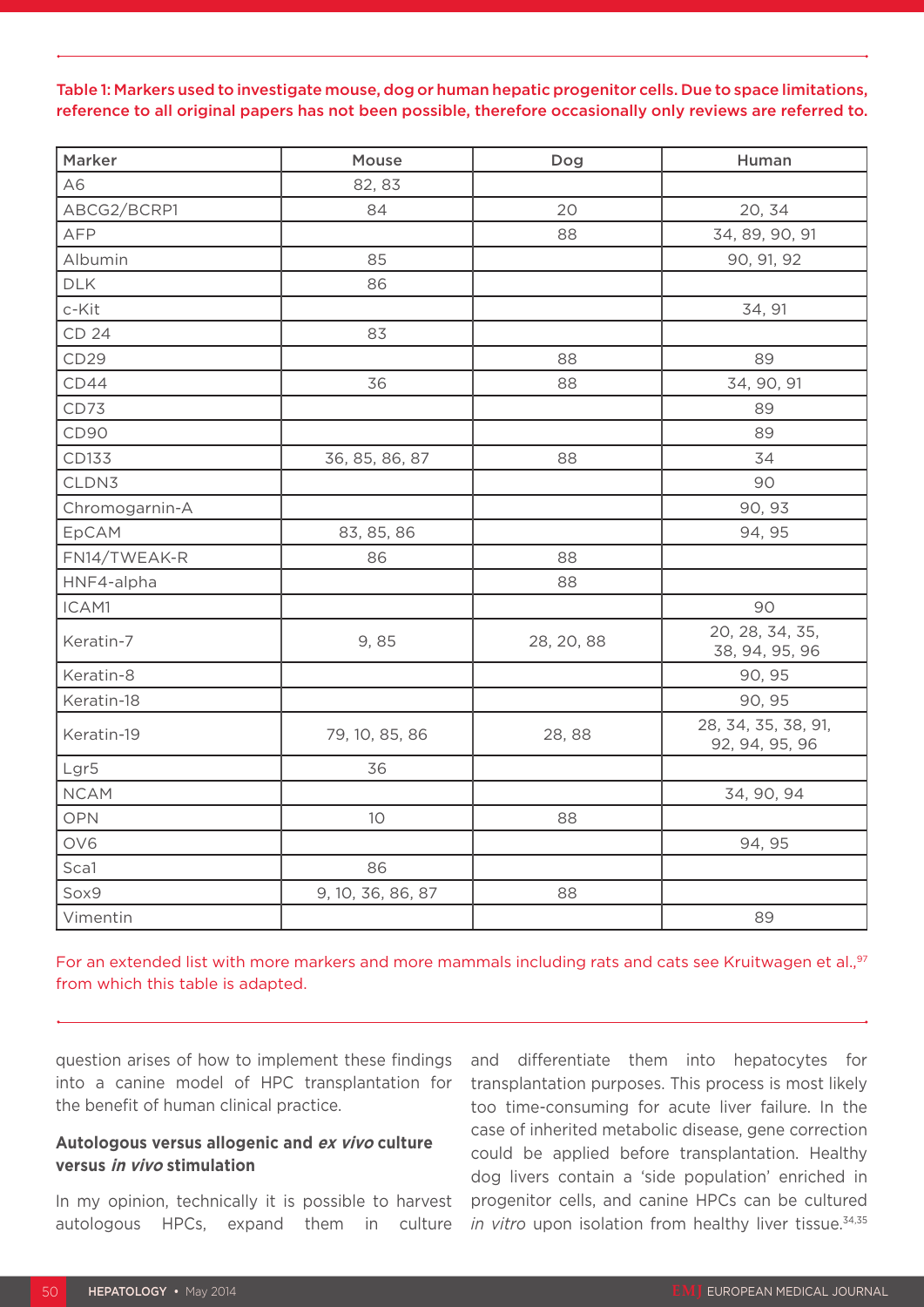Using a plate-and-wait method, colonies of canine HPCs grew from the non-parenchymal fraction of a digested liver sample within a few weeks. As stated above, in cases of urgent clinical need, this culture method as an autologous source for transplantation would not be feasible. In chronic cases, however, this would be an option and would circumvent rejection issues. Optimisation of culture conditions of primary HPCs is needed in addition to characterisation of cells in culture, most importantly, self-renewal and differentiation capacity and stability. A promising recent development, more specific than 'side population' or plate-and-wait, is the discovery of the Wntdriven stem cell marker Lgr5 positive cells in injured mouse livers that can be fluorescenceactivated cell sorted (FACS) or isolated as 'ducts' and form organoids upon 3D culturing.<sup>36</sup> These cells rapidly expand, have the capacity to differentiate into hepatocytes, and can be kept in culture for more than a year, while maintaining their genomic integrity. The existence of canine liver organoids needs to be established.

More challenging is the *in vivo* stimulation of HPCs. For this, it is of utmost importance to unravel the molecular pathways involved in HPC activation (proliferation, migration, differentiation). This has been extensively studied in rodent models, and to a lesser extent, in human and canine samples. 37-44 Amongst the activation signalling pathways are the well-known stem cell regulators such as Wnt/ beta-catenin and Notch signalling. Since activating mutations in these pathways leads to various forms of cancer, it is obvious that long-term followup of interference in these pathways is needed before its application in the human clinical setting.

#### Liver Tumours

There is an obvious association between HPCs and liver tumours, both in man and dog. This association is plausible as HPCs have self-renewal capacity and migratory potential, which is required for invasion and metastasis.45 HPCs are described as a possible cell of origin for HCC, although this lineage relationship is not directly proven.<sup>4,46-49</sup> Alternatively, the presence of HPC markers in HCC is in line with the possible de-differentiation of fully matured hepatocytes undergoing malignant transformation, and subsequently the expression of immature markers such as K19 in HCCs.44,50 There is overwhelming clinical evidence that expression of HPC markers, especially K19, in human HCC is a negative prognostic indicator, as

these tumours show a higher recurrence rate and shortened patient survival.<sup>4,50</sup> In dogs, the presence of progenitor (K19) and malignancy (glypican-3) markers was evaluated immunohistochemically; the occurrence of K19 positive HCCs was 12%, which resembles the prevalence in humans.<sup>5</sup> Whether, in line with the stem cell marker expression in HCC, men and dogs are similar regarding Wnt and Notch signalling in HCC remains to be answered.

#### HOW TO PROCEED?

With respect to HPC transplantation, metabolic diseases will probably be the first to be addressed in dogs. Transplantation of hepatocytes has been reported in a few studies of Dalmatians as a model for hyperuricosuria.51-53 In order to standardise the experimental conditions as much as possible, a large or mid-sized animal model with a welldefined and simple inheritable disease, and a clear phenotype, is ideally suited to evaluate route of cell transplantation (e.g. portal vein versus hepatic artery), to measure short-term transplant engraftment and restoration of liver function. The lifespan allows investigation of long-term effects including the potential risk of tumour formation initiated by the transplanted cells.

In the mid-seventies, a progressive form of chronic hepatitis, accompanied by high levels of liver copper, was first described in the Bedlington Terrier in the United States.<sup>54</sup> It took almost three decades before the responsible gene was identified by means of positional cloning.55

A genomic deletion of 39.7 kb covering exon 2 of the *COMMD1* (the gene formerly known as *MURR1*) gene caused a complete absence of the protein product, leading to extreme accumulation of hepatic copper.55,56 Gene silencing and *COMMD1* -/- mice and dogs confirmed its role in hepatic copper accumulation.57-60 *COMMD1* is ubiquitously expressed and is involved in many cellular functions including sodium metabolism, regulation of NFκB, and HIF-1alpha-mediated transcription.57-68 The common denominator in these processes is the fact that ubiquitylation of these proteins is mediated by *COMMD1*. Recent data indicate that *COMMD1* plays a role in the functioning and stability of the human Wilson's disease gene *ATP7B*, 1 providing a clue to how *COMMD1* absence leads to copper accumulation within hepatocytes.<sup>69</sup>

A *COMMD1*-deficient dog presenting with copper storage disease resulting in chronic hepatitis,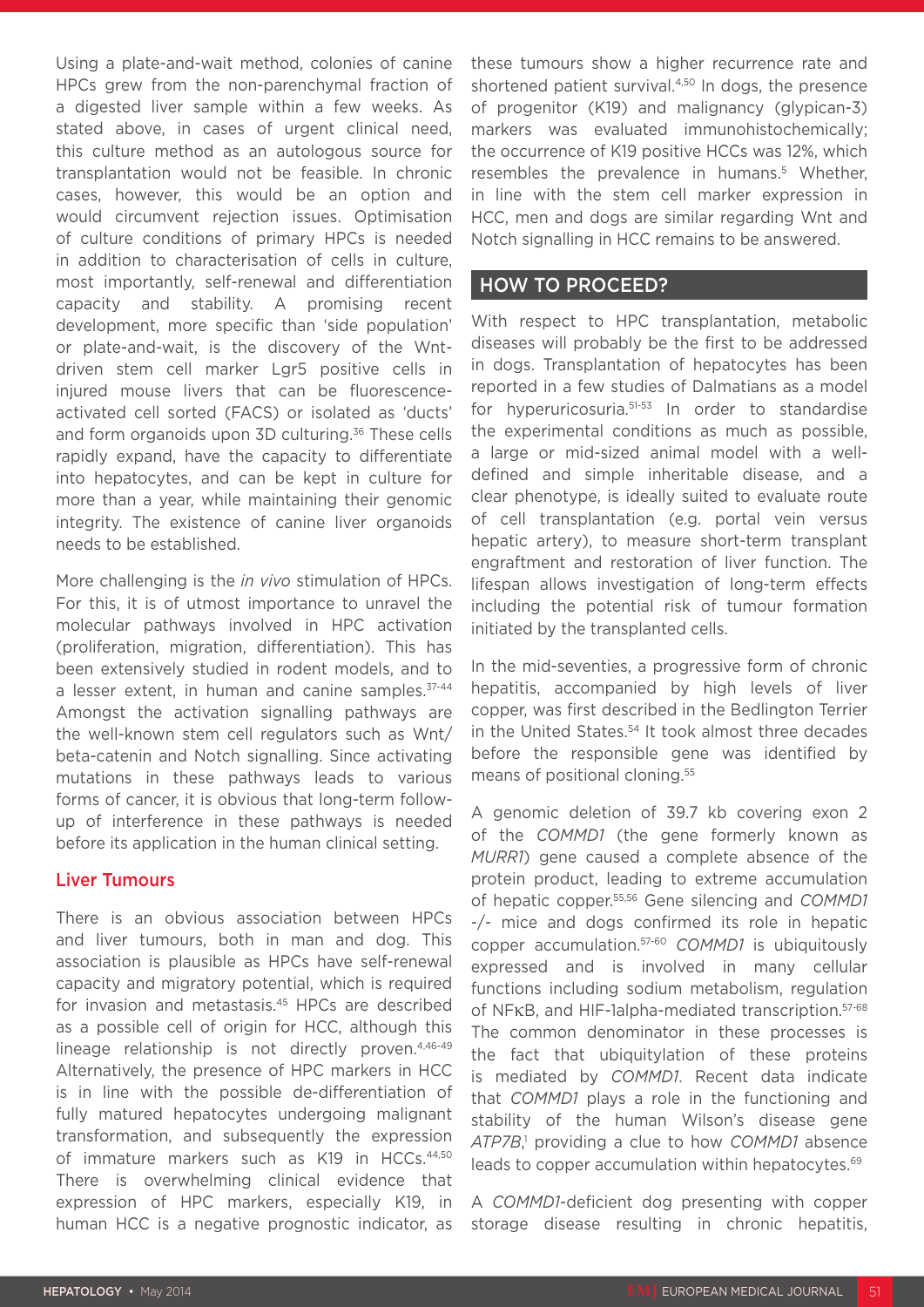provides an excellent model for clinical HPC transplantation trials in view of the requirement for a suitable animal model. It is genetically well-defined hepatitis and fibrosis progression that have been described in detail, and this metabolic disease resembles Wilson's disease. Diseases in a more advanced stage including cirrhosis and ECM remodelling will be more challenging. These types of diseases will require a multi-modular strategy targeting hepatocyte regeneration, fibrosis resolution, and modulation of inflammation. Current developments in antifibrotic therapies and the co-transplantation of mesenchymal stem cells (MSCs) or macrophages to modulate inflammatory responses are promising but are currently at the *in vitro* and rodent level.70,71

#### **CONCLUSION**

There is much promise in the use of HPCs in regenerative therapies for human medicine. In dogs, important molecular and cellular reaction patterns in particular liver diseases are reported, and characterise HPCs and their niche. Overall, HPC marker expression in dogs is comparable to that of humans, as is response to injury and the cell types involved in modulating HPC response. This suggests that the therapeutic potential of these cells is similar in dogs when compared to man, and opens up the potential for developing new strategies for currently untreatable liver diseases, positioning dogs as potentially important animal models to progress from bench-to-bedside.

Yet, this might just be the beginning of the (re-)appreciation of dogs in regenerative and translational medicine. The discovery of the genetic background of hepatic copper accumulation in Bedlington Terriers is an example of simple Mendelian recessive inheritance. Complex human genetic disorders are much more difficult to investigate; cohorts of thousands of participants are needed here. For instance, the phenotypic variation in human Wilson's disease patients and the genetic background of Endemic Tyrolean Infantile Cirrhosis (ETIC), Indian Childhood Cirrhosis (ICC), and idiopathic copper toxicosis are unexplained, partially due to low patient numbers and small pedigrees. Dogs have an ideal population structure for exploring the genetic basis of a variety of disorders, both Mendelian and complex.72 As a consequence of inbreeding, the genetic complexity of these diseases is reduced. Therefore, inbred dogs are a genetic magnifier, instrumental to discovering crucial and modifier genes involved in Mendelian and complex genetic diseases in humans.

Some examples of complex genetic liver disorders in dogs include copper-associated hepatitis in the Labrador Retriever, Dobermann, West Highland White Terrier, and Dalmatian.<sup>73-77</sup> In these breeds a complex form of copper-associated hepatitis is present, where the susceptibility for copper is genetically determined and the expression of the disease phenotype (severity and/or time of onset) relies on environmental factors like dietary copper intake. Another example is congenital portosystemic shunting, which is a very rare disease in humans, but a much more frequently observed disease in several dog breeds such as Irish Wolfhounds, Labrador Retrievers, or Cairn Terriers.78-80 Identification of the genetic components involved in this disease will not only be useful for those patients suffering from a congenital portosystemic shunt but may have broad implications for hepatic angiogenesis in general.

The potential benefits of including dogs as an intermediate between rodent studies and human clinical practice does, in fact, close the liver transplantation cycle. It was in 1961 that Starzl and colleagues $81$  reported for the first time on liver transplantation in dogs; the field of liver transplantation benefited greatly from this landmark work by Starzl and colleagues.<sup>81</sup> Dogs might also prove to be useful in the next 50 years, and not just a dodgy intermediate.

#### Acknowledgements

HS Kruitwagen and BA Schotanus received funding from the Netherlands Science Foundation (NWO-ZonMW) for translational research on hepatic progenitor cells.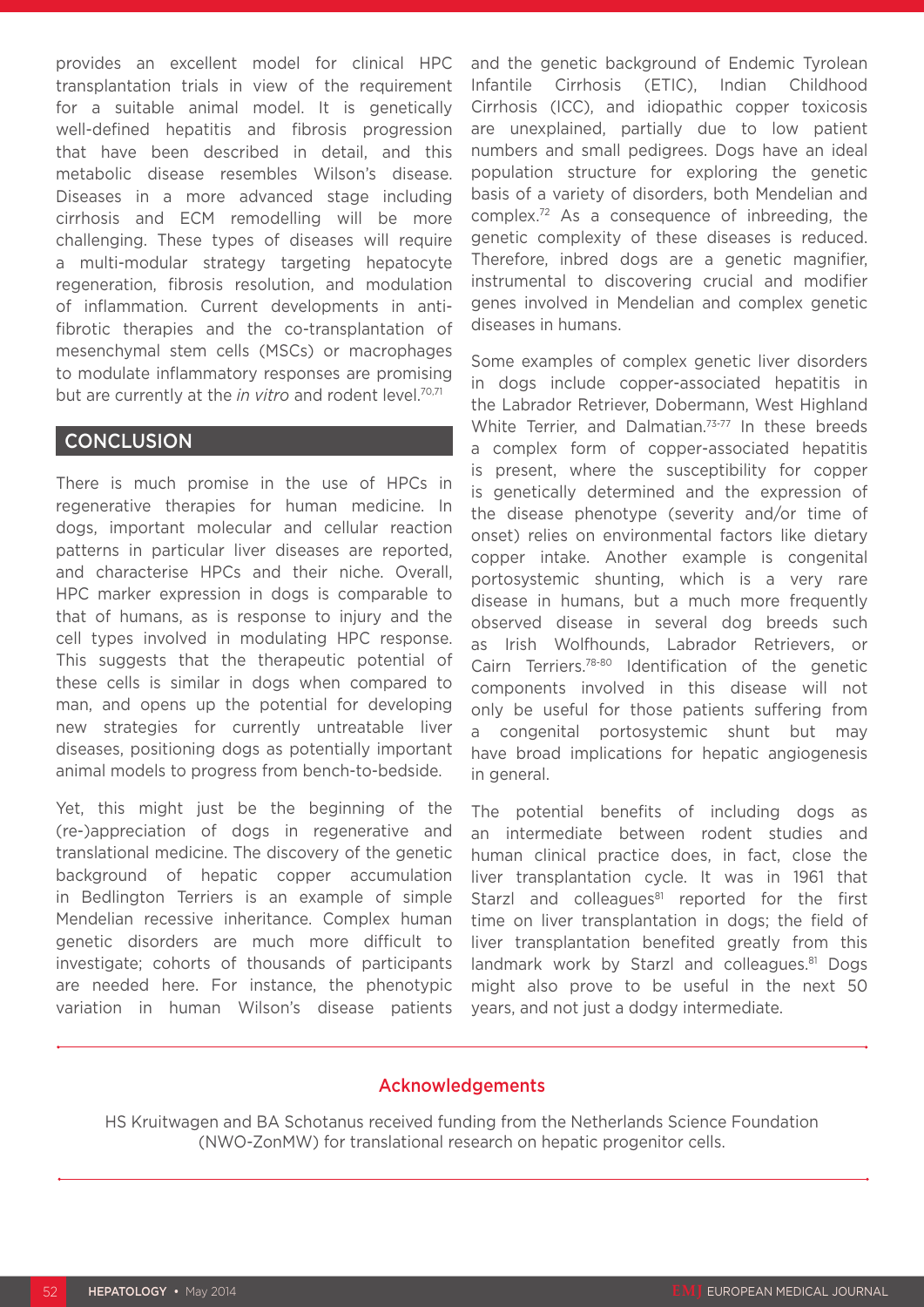#### REFERENCES

1. Riehle KJ et al. New concepts in liver regeneration. J Gastroenterol Hepatol. 2011;26(Suppl 1):203–12.

2. Farber E. Similarities in the sequence of early histological changes induced in the liver of the rat by ethionine, 2-acetylamino-fluorene, and 3'-methyl-4 dimethylaminoazobenzene. Cancer Res. 1956;16:142-8.

3. Roskams TA et al. Progenitor cells in diseased human liver. Semin Liver Dis. 2003;23:385–96.

4. Durnez A et al. The clinicopathological and prognostic relevance of cytokeratin 7 and 19 expression in hepatocellular carcinoma. Histopathology. 2006;49: 138–51.

5. van Sprundel RG et al. Keratin 19 marks poor differentiation and a more aggressive behaviour in canine and human hepatocellular tumours. Comp Hepatol. 2010;9:4.

6. Dreyzin A et al. Parent perspectives on decisions to participate in a phase I hepatocytes transplant trial. Pediat Transplantation. 2014;18:112-9.

7. Roskams TA et al. Nomenclature of the finer branches of the biliary tree: canals, ductules, and ductular reactions in human livers. Hepatology. 2004;39:1739–45.

8. Kuwahara R et al. The hepatic stem cell niche: identification by label-retaining cell assay. Hepatology. 2008;47:1994–2002.

9. Furuyama K et al. Continuous cell supply from a Sox9-expressing progenitor zone in adult liver, exocrine pancreas and intestine. Nat Genet. 2011;43:34–41.

10. Espanol-Suner R et al. Liver progenitor cells yield functional hepatocytes in response to chronic liver injury in mice. Gastroenterology. 2012;143:1564–75.

11. Turner R et al. Human hepatic stem cell and maturational liver lineage biology. Hepatology. 2011;53:1035–45.

12. Semeraro R et al. Multipotent stem/ progenitor cells in the human foetal biliary tree. J Hepatol. 2012;57:987–94.

13. Petersen BE et al. Bone marrow as a potential source of hepatic oval cells. Science. 1999;284:1168–70.

14. Oh SH et al. Bone marrow-derived hepatic oval cells differentiate into hepatocytes in 2-acetylaminofluorene/ partial hepatectomy-induced liver regeneration. Gastroenterology. 2007;132:1077–87.

15. Alison MR et al. Hepatic stem cells: from inside and outside the liver? Cell Prolif. 2004;37:1–21.

16. Vig P et al. The sources of parenchymal regeneration after chronic hepatocellular liver injury in mice. Hepatology. 2006;43:316–24.

17. Lorenzini S et al. Characterisation of a stereotypical cellular and extracellular adult liver progenitor cell niche in rodents and diseased human liver. Gut. 2010;59:645–54.

18. Best J et al. Role of liver progenitors in acute liver injury. Front Physiol. 2013;4:258.

19. Lin WR et al. The histogenesis of regenerative nodules in human liver cirrhosis. Hepatology. 2010;51:1017-26.

20. Ijzer J et al. Characterisation of the hepatic progenitor cell compartment in normal liver and in hepatitis: an immunohistochemical comparison between dog and man. Vet J. 2010;184: 308–14.

21. Chen YH et al. Contribution of mature hepatocytes to small hepatocyte-like progenitor cells in retrorsine-exposed rats with chimeric livers. Hepatology. 2013;57:1215–24.

22. Calloni R et al. Reviewing and updating the major molecular markers for stem cells. Stem Cells Dev. 2013;22:1455–76.

23. Kruitwagen HS et al. Hepatic progenitor cells in canine and feline medicine: potential for regenerative strategies. BMC Vet Res. In press.

24. Spee B et al. Characterisation of the liver progenitor cell niche in liver diseases: potential involvement of Wnt and Notch signalling. Gut. 2010;59:247–57.

25. Kruitwagen HS et al. The canine hepatic progenitor cell niche: molecular characterization in health and disease. Manuscript conditionally accepted.

26. Libbrecht L et al. Deep intralobular extension of human hepatic 'progenitor cells' correlates with parenchymal inflammation in chronic viral hepatitis: can 'progenitor cells' migrate? J Pathol. 2000;192:373–8.

27. Spee B et al. Transforming growth factor beta-1 signalling in canine hepatic diseases: new models for human fibrotic liver pathologies. Liver Int. 2006;26: 716–25.

28. Spee B et al. Major HGF-mediated regenerative pathways are similarly affected in human and canine cirrhosis. Comp Hepatol. 2007;6:8.

29. Ijzer J et al. Morphological characterisation of portal myofibroblasts and hepatic stellate cells in the normal dog liver. Comp Hepatol. 2006;5:7.

30. Boisclair J et al. Characterization of the inflammatory infiltrate in canine chronic hepatitis. Vet Pathol. 2001;38:628–35.

31. Mekonnen GA et al. Tenascin-C in chronic canine hepatitis: immunohistochemical localization and correlation with necroinflammatory activity, fibrotic stage, and expression of alpha-smooth muscle actin,

cytokeratin 7, and CD3+ cells. Vet Pathol. 2007;44:803–13.

32. Schotanus BA et al. Cross-species immunohistochemical investigation of the activation of the liver progenitor cell niche in different types of liver disease. Liver Int. 2009;29:1241–52.

33. Yoshioka K et al. Morphological characterization of ductular reactions in canine liver disease. J Comp Pathol. 2004;130:92–8.

34. Arends B et al. The dog liver contains a "side population" of cells with hepatic progenitor-like characteristics. Stem Cells Dev. 2009;18:343–50.

35. Arends B et al. In vitro differentiation of liver progenitor cells derived from healthy dog livers. Stem Cells Dev. 2009;18:351–8.

36. Huch M et al. In vitro expansion of single Lgr5+ liver stem cells induced by Wnt-driven regeneration. Nature. 2013;494:247–50.

37. Boulter L et al. Macrophage-derived Wnt opposes Notch signaling to specify hepatic progenitor cell fate in chronic liver disease. Nat Med. 2012;18:572–9.

38. Katoonizadeh A et al. Liver regeneration in acute severe liver impairment: a clinicopathological correlation study. Liver Int. 2006;26:1225–33.

39. Yovchev MI et al. Identification of adult hepatic progenitor cells capable of repopulating injured rat liver. Hepatology. 2008;47:636–47.

40. Ishikawa T et al. Hepatocyte growth factor/c-met signaling is required for stem-cell-mediated liver regeneration in mice. Hepatology. 2012;55:1215–26.

41. Fotiadu A et al. Progenitor cell activation in chronic viral hepatitis. Liver Int. 2004;24:268–74.

42. Nobili V et al. Hepatic progenitor cells activation, fibrosis, and adipokines production in pediatric nonalcoholic fatty liver disease. Hepatology. 2012;56:2142–53.

43. Christ B, Pelz S. Implication of hepatic stem cells in functional liver repopulation.

Cytometry A. 2013;83:90-102.

44. Nguyen LV et al. Cancer stem cells: an evolving concept. Nat Rev Cancer. 2012;12:133–43.

45. Lee JS et al. A novel prognostic subtype of human hepatocellular carcinoma derived from hepatic progenitor cells. Nat Med. 2006;12:410–6.

46. Komuta M et al. Clinicopathological study on cholangiolocellular carcinoma suggesting hepatic progenitor cell origin. Hepatology. 2008;47:1544–56.

47. Mishra L et al. Liver stem cells and hepatocellular carcinoma. Hepatology. 2009;49:318–29.